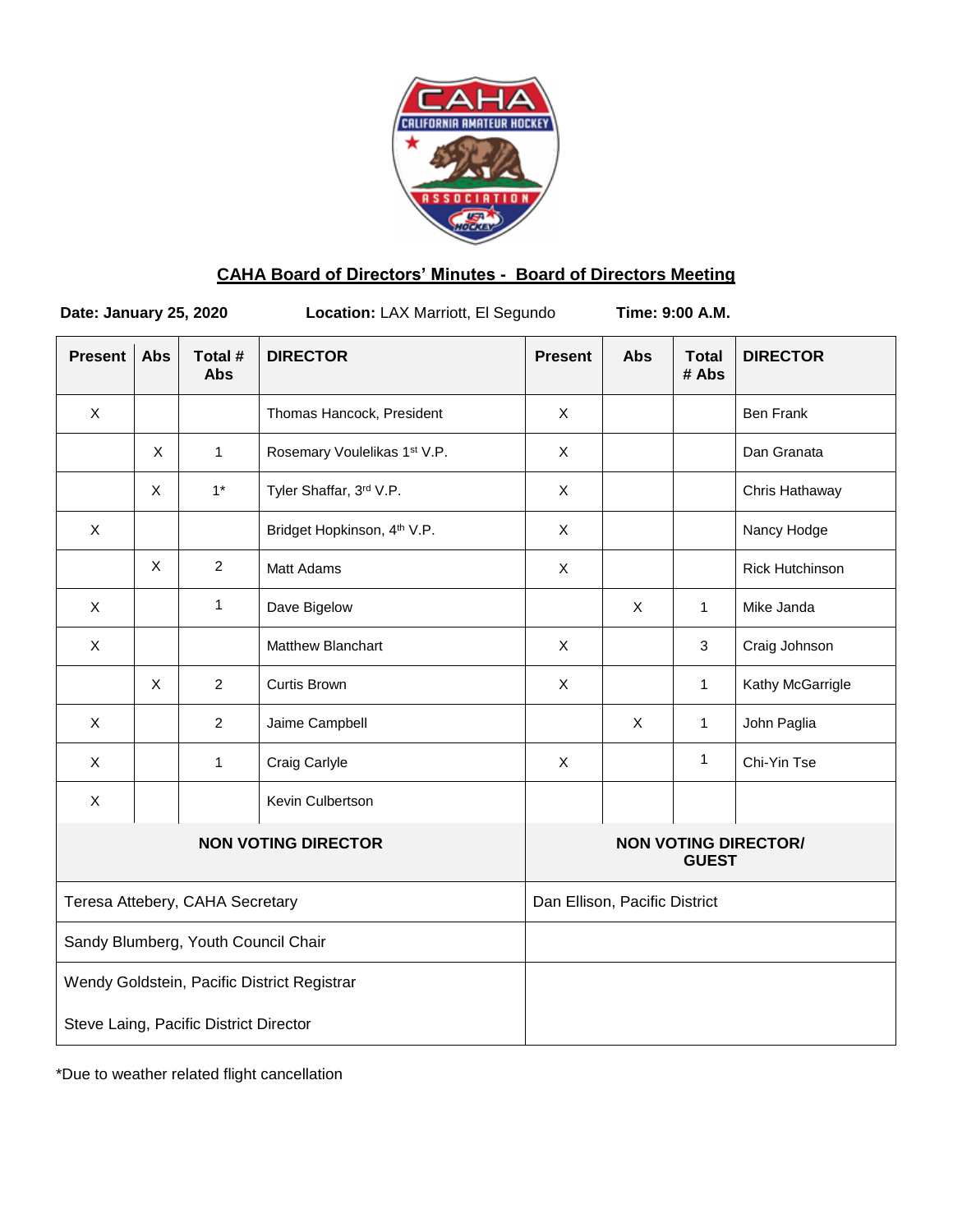Thomas Hancock called the meeting to order at 9:06 am. There are 14 directors present; therefore a quorum present. Kathy McGarrigle motioned to approve the November minutes, 2<sup>nd</sup> by Kevin Culbertson MOTION **PASSED**

# **President – Tom Hancock**

Tom congratulated Kathy McGarrigle on being a recipient of the Joe Burke Award. The Joe Burke Award was established in 1994 to honor those individuals who have shown great support and dedication to Girls/Women's hockey.

Tom distributed the new Tier II format that moves away from the Tier II Evaluations. Kevin Culbertson motioned to approve the new format; 2nd by Bridget Hopkinson. **MOTION PASSED**

## **Treasurer Report – Chris Hays**

## **Member Services; SafeSport & Screening – Jaime Campbell**

### **CAHA Screening Status: 2019-2020 Season**

We have just over 5000 screened members, with 90 on probationary participation.

## **CAHA Member Services Status: 2019-2020 Season**

We have 90 registered member programs; we collected \$22,610 in fees. In comparison, 5 seasons ago we had 78 members and only collected \$5200. This is the power of online data and fee collection nothing falls through the cracks.

# **CAHA SafeSport: 2019-2020 Season**

 We have had close to 30 SafeSport reports submitted, but only 16 of them have been identified as legitimately SafeSport and led to investigations. Five of the 16 were reported to the USCSS – some were appropriate and are still under review, and some were returned to the affiliate to investigate.

# **Updates in SafeSport, Screening and Player Safety: USA Hockey Winter Meeting, January 2020**

## **Player Safety**

- 8 of 12 District Player Safety Coordinators have been named within USAH.
- Projects:
	- $\circ$  Currently, the other 7 PSC's are creating and preparing to implement the existing Pacific District Concussion Protocol as their first project.
	- $\circ$  Jaime's work has been focused on guiding them through this process with templates and the history of how/why the program is structured the way it is.
	- o It was clear that the Pacific District will continue to pave the way for this program. Beginning in August 2020, Jaime will roll out a new pilot/template for the next wave of projects. That will include:
		- Monthly "medical month" focused education sent electronically (i.e. heart month, brain injury awareness month, first aid month, CPR month, physical therapy month, Back to School, etc.)
		- **Emergency evacuation plan templates for each rink**
	- $\circ$  The complete lack of data collection re: athlete injuries was discussed again, for the 4<sup>th</sup> year. USAH is no closer to a national injury database than they were several years ago. Players Health remains open to offering their app-based HIPAA compliant data reporting and management system to any affiliate in the Pacific District for .75 per athlete.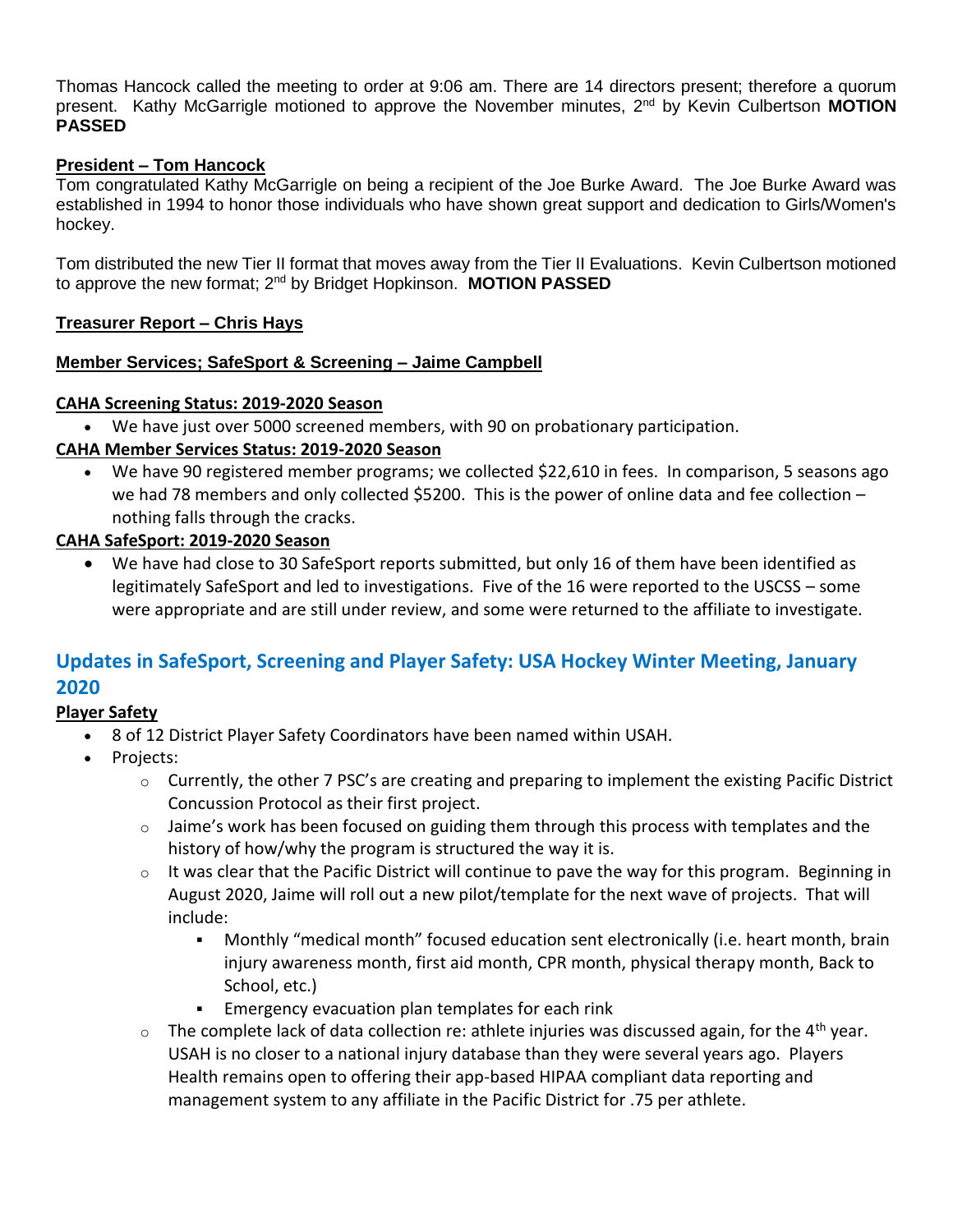# **Screening**

- Screening now falls under the management of SafeSport in USAH. Each affiliate will have ONE point of contact for both SafeSport and Screening.
- Effective 4/1, screenings are now performed by one vendor, NCSI, and are not managed by affiliates.
- Terms:
	- o **Expiration:** Screenings will continue to be valid for two seasons; **expiring annually on 8/31** of the second season's calendar year. This is a national expiration date and is recognized by USAH and the USOC. Affiliates can no longer determine their own expiration dates.
	- $\circ$  The term of any applicant who cleared a screening in the 2019-2020 season will be honored for its remaining season, expiring 8/31/21.
	- $\circ$  Anyone who screens after 4/1/20 will expire on 8/31/22.
	- o *\*Note that the USOC has not yet committed to an expiration date that extends past 24 months, but USAH has requested it for ease of use and consistency until the national system is in place on a rolling cycle.*
- o **The cost** will be a flat \$30 per screening, UNLESS:
	- $\circ$  It is an international screen (additional costs)
	- $\circ$  The applicant has lived in more than 3 counties in the last 7 years
- o **The screening application** will be tied to the USAH member registration in the new single sign-on USAH database. Each member will have a dashboard page by family, listing all of the members, the roles they hold, and their compliance status.
	- o When a member completes their annual membership, the system will flag them that they need to complete (or not) a screening application or renewal;
	- $\circ$  The link to the screening website will be available then, or at a later date to come back to.
- **The Screening Criteria will change**. These are now national screenings, and the criteria will be the same across all NGB's, with the only exceptions being differences in state legislation.
	- $\circ$  DUI's are the most prevalent offenses across the nation. Misdemeanor DUI's may not even be reported as adverse events, depending on the county and state reporting. The final criteria will be released prior to the new system going live on 4/1.
- **Clear screening results** will automatically download into the USAH database and show on the member dashboard
- **Adverse screening results** will result in the following process:
	- o The results of the screening will go to USAH's new Screening Coordinator, NOT to the Affiliate Coordinator.
		- The Affiliate Coordinator will receive an email notice that the applicant had an adverse result and they will be able to view it.
	- o If that applicant had been cleared in the past by the Affiliate, the Affiliate Coordinator will email USAH a summary of how/why the applicant was allowed to participate in the past – for consideration of "grandfathered" participation. **\*Participants who have been granted probationary participation in the past are not automatically grandfathered in for future participation.**
		- All adverse results will be reviewed by one of the regional Screening Committees established by USAH and a decision will be emailed to the applicant.
		- Any applicant who is denied participation by the Screening Committee will be provided an opportunity to appeal the decision to USAH, and it will be reviewed by a legal counsel committee. That is the final level of appeal available.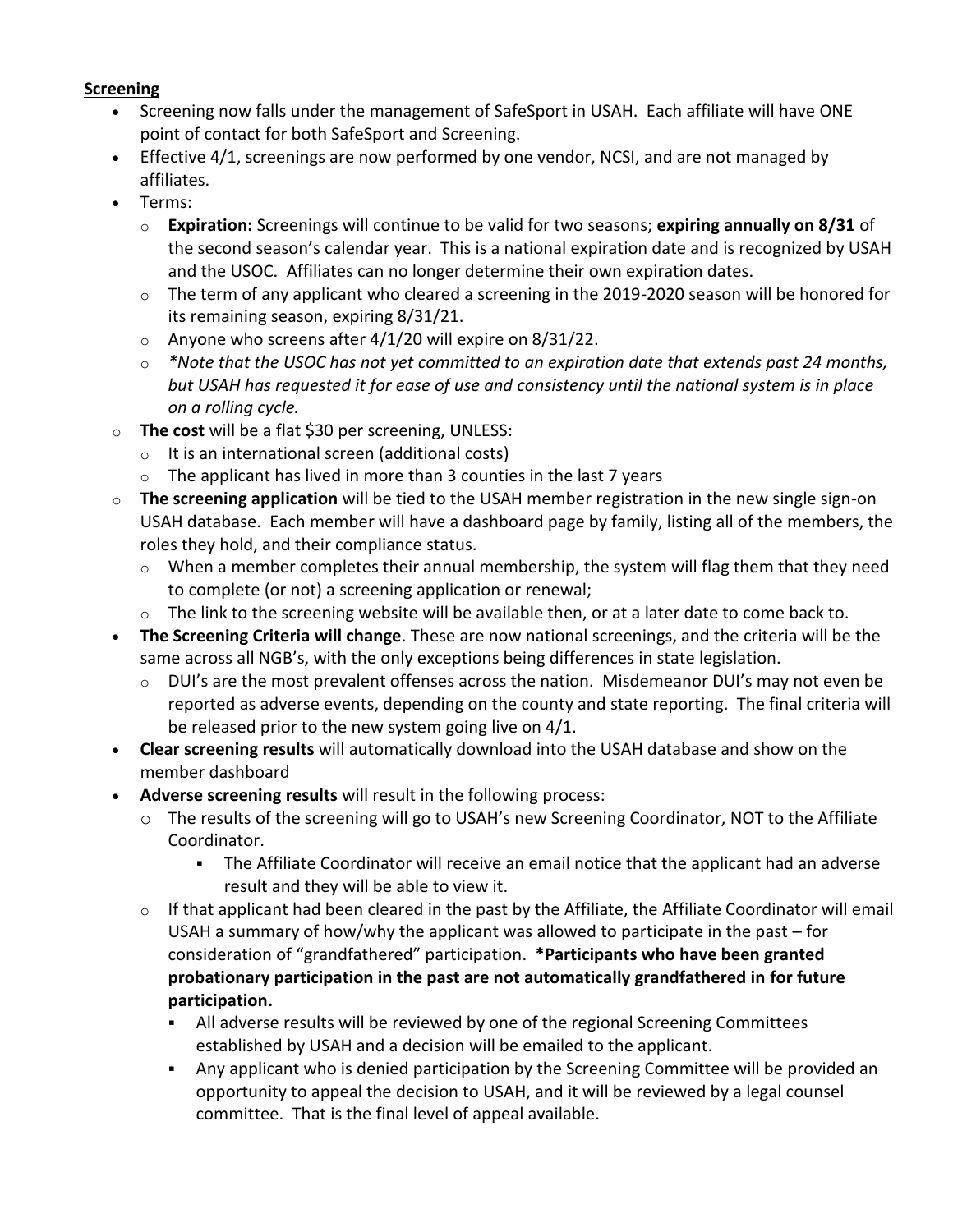# **SafeSport**

- There are no real changes for 2020-21 beyond what has been published and in place in the 2019-2020 season.
- Most common issues (currently) across USAH:
	- o False reports
		- **Most of them are by parents, regarding:** 
			- They aren't happy on a team, so they make up a bullying situation or abuse by a coach so they can be released without paying the rest of their fees (4 in CA alone this season)
			- Abuse claims against coaches when the issue is simply appropriate discipline
			- Harassment/bullying between players, when in actuality the reporting victim is actually the bully (parents are in denial, these kids are sheltered)
			- There is a real lack of knowledge in today's parents, especially 8U through 14U, of what their kids experience every day. These parents have no idea what their kids are seeing/hearing/saying/doing at school and on social media.
	- $\circ$  Social media remains a big problem
	- $\circ$  UNMONITORED LOCKER ROOMS see the CAHA policy ZERO TOLERANCE
	- $\circ$  Parents are reporting directly to the USCSS or USAH, thinking it will get them a better response than the affiliate.
		- Unless it is sexual child abuse or egregious physical abuse, the USCSS will kick it back to the affiliate to handle (and so does USAH).
		- When someone reports to USAH or USCSS, we have to do a whole different level of reporting.
- **Reminders:** 
	- o **Accountability:** Our tolerance for verified bad behavior and inappropriate conduct is at zero. The federal law accountability measures are real. SafeSport is no longer an education and awareness program – it has consequences.
	- o **Mandatory Reporting: Every mandatory reporter must report.** You do not have a choice. If you are the first advised of an abuse issue and you do not report it, and someone else has to do it for you, your name goes in that report as the person who provided the information and you could be held liable for refusal to report under both state and federal law.
		- You could be investigated/interviewed by the USOC or the federal government
		- You could be fined
		- You could go to prison
	- o **Responsibility:** The responsibility for compliance with SafeSport policies and the law are solely on the Member program to ensure and enforce.
		- The Member Programs are now required to sign an affidavit annually prior to being granted member in good standing status by an affiliate. The affidavit states that the Member Program verifies they do not have any participant over the age of 18 working in a position with routine access to minor athletes who has not been SafeSport trained and Background Screened.
			- Some affiliates have the form built in to their annual renewal (as CAHA does)
			- Some affiliates won't let USAH release access to the rostering system until the member program signs the form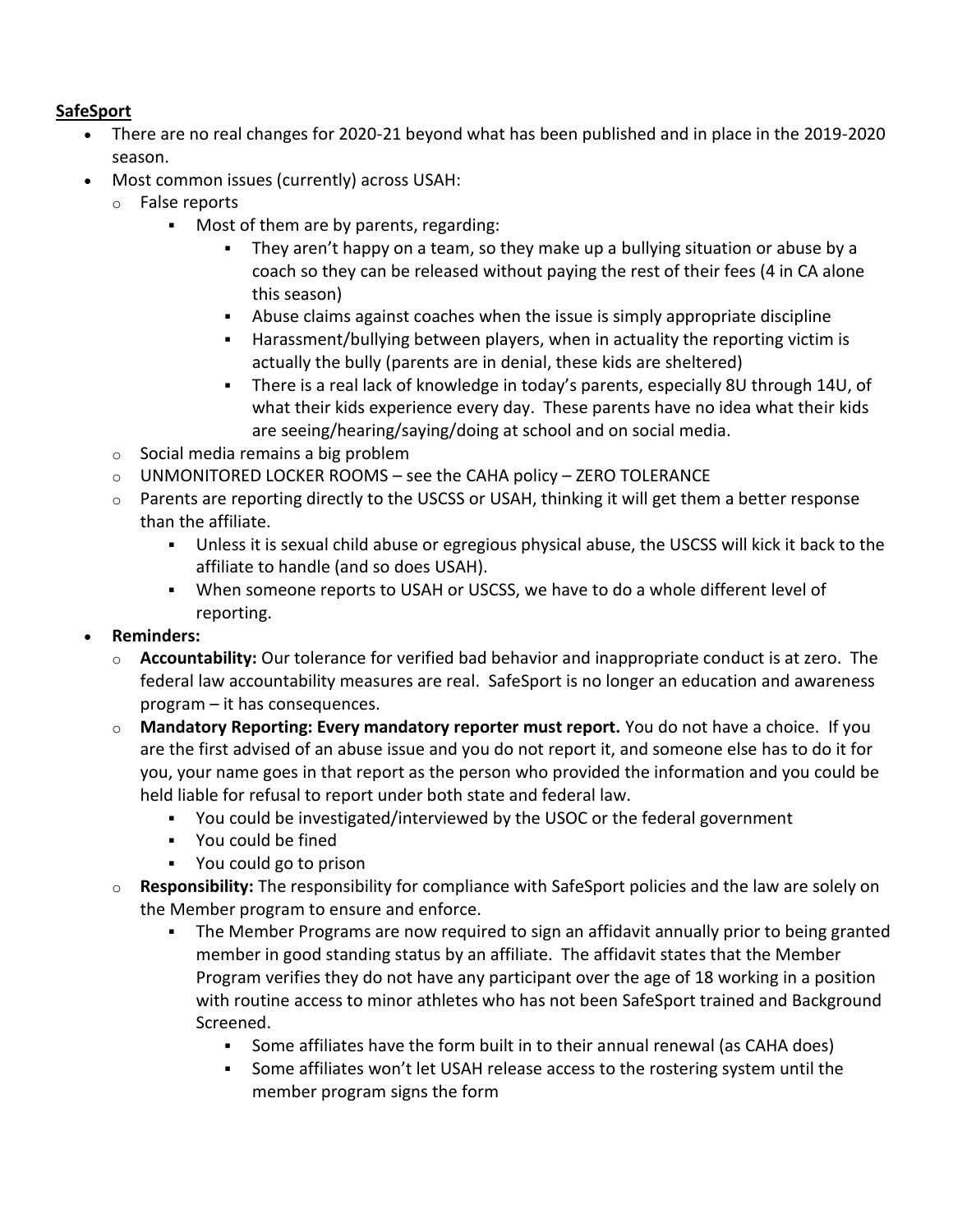The affiliate has to verify in writing annually by 9/30 that every single member program is compliant – that is the extent of the affiliate's responsibility for SafeSport compliance. USAH has to provide that verification to the USOC.

### **Legal Counsel – Geoff Leibl**

Geoff was unable to attend in person, but Tom conferenced him in to discuss AB5. Information from Tom was sent to the board regarding AB5. Geoff is digging in to protect CAHA. Tom will be setting up a meeting with USA Hockey Legal Counsel Casey Jorgensen. CAHA may need to obtain separate legal counsel.

In regards to appeals to the CAHA board, going forward the committee members that were part of the original hearing and determination cannot vote on appeals.

#### **Discipline – Rosemary Voulelikas**

Rosemary was unable to attend

#### **ADM – Ben Frank**

Ben reported that there has been a good response for the ADM Committee. Monthly calls with Ken Martel will be starting in February.

#### **Officials – Mark Mauro**

Mark reported that scheduling for all CAHA playoffs is covered. Mark now has access to the USA Hockey Referee reports.

#### **Youth Council – Sandy Blumberg**

Sandy thanked Kevin Culbertson for helping during her move. There have been several waiver requests but nothing major. There are a few appeals occurring today.

#### **Tournament Director – Bridget Hopkinson**

Bridget is asking for people to help staff Tier I in San Jose. Tom mentioned that Directors need to help at events not just attend meetings. If people don't help then CAHA will need hire support and pass the cost on to the teams. Tom suggested that there are 8 people per event. Please reach out to Bridget is available to help. Playdowns will not be staffed, if there are match penalties hearings will be held via Zoom.

#### **Tier Commissioner – Kevin Culbertson**

Kevin reported that there are 2 divisions that the standings are not yet decided. The last Tier II CAHA weekend is Feb 7-8. The 14U flights are competitive. Only 4 spots are settled, there are still teams in the hunt. Tier I Minor seeding is set.

#### **High School – Rosemary Voulelikas**

Rosemary was unable to attend

#### **Girls/Women's – Bridget Hopkinson**

Bridget reminded the board about the Womens event in Irvine Jan 28-Feb in Irvine. Feb 8 is the Womens US vs Canada game at the Honda Center.

#### **Pacific District Registrar – Wendy Goldstein**

KRIS KNAUSS AND WAYNE SAWCHUK (BOTH FROM ALASKA) WILL BE CONTINUING ON AS PACIFIC DISTRICT DIRECTORS FOR A 3-YEAR TERM ENDING IN JUNE 2023.

PACIFIC DISTRICT NUMBERS ARE UP 5.84% (NEVADA UP 42.57%).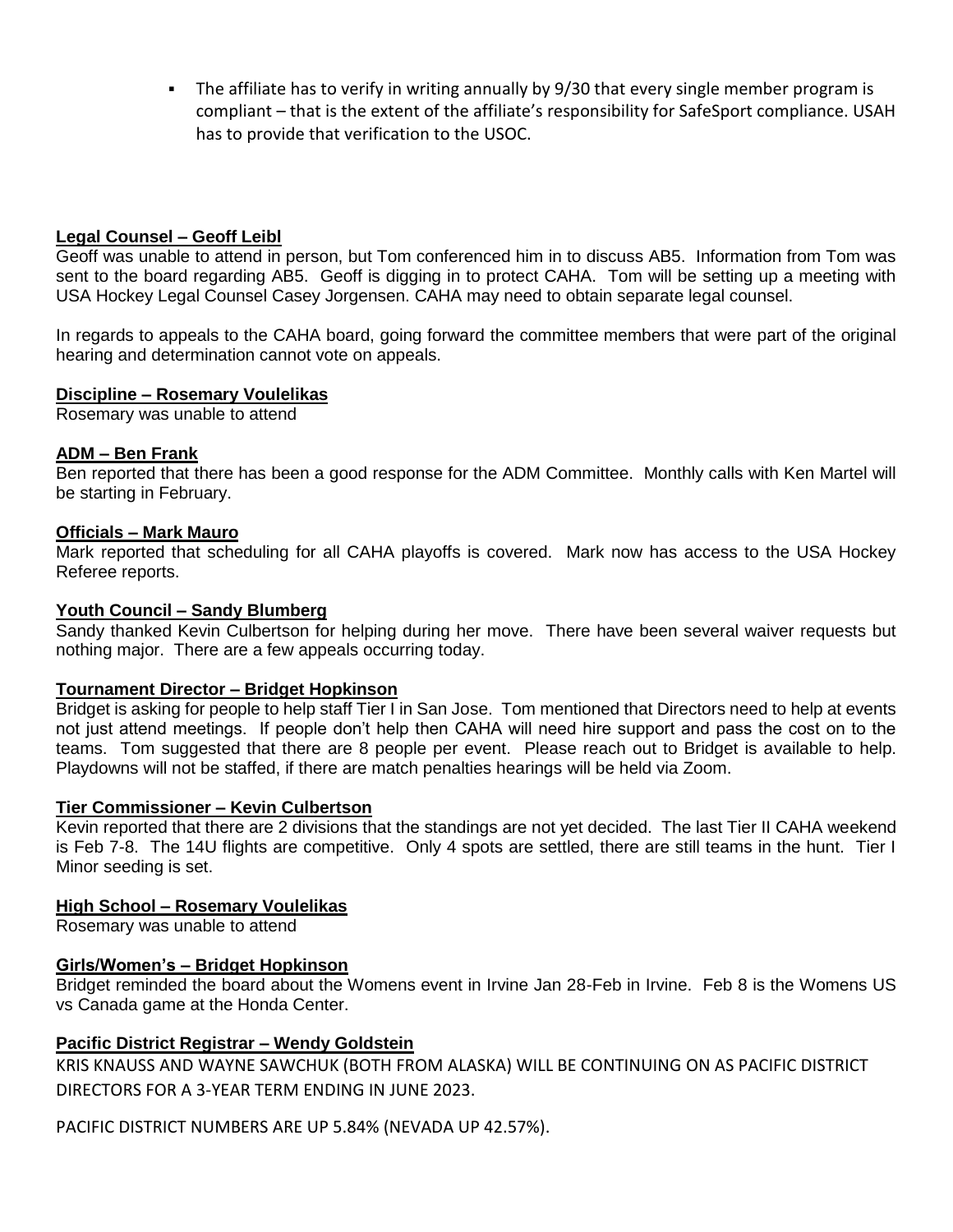EXPECT THAT PNAHA (WASHINGTON) WILL JUMP IN NUMBERS WITH THE NHL EXPANSION IN THEIR STATE.

CALIFORNIA HAS 27, 549 PAID REGISTRATIONS THROUGH 12/13/2019, AN INCREASE OF 3.39% FROM PREVIOUS SEASON.

CAHA MAKES UP 55% OF THE PACIFIC DISTRICT – LAST SEASON 56%

CREDENTIALING HAS BEGUN FOR STATE/DISTRICT/NATIONAL TOURNAMENTS. TERESA AND NANCY WILL NEED COMMISSIONER HELP IN APPLYING CAHA RULES (% CAHA GAMES PLAYED).

LAST MEETING IT WAS REPORTED THAT GIRLS TEAMS COULD NOT PLAY WOMEN'S TEAMS. THAT HAS CHANGED. THERE WILL NEED TO BE A SPECIAL EVENT SANCTION IN PLACE TO ALLOW WOMEN'S VS. GIRLS AND ACHA VS. YOUTH GAMES.

MANY JUNIOR LEAGUES HAVE AFFILIATED PLAYERS ON TRANSFER AGREEMENTS WHICH ARE DIFFERENT FROM WHAT IS REFERENCED IN THE ANNUAL GUIDE IN THE JUNIOR SECTION. THIS HAS CAUSED CONSIDERABLE CONFUSION FOR REGISTRARS. NATIONAL OFFICE WILL BE PROVIDING MORE INFORMATION AS TO THESE PLAYERS FOR THE UPCOMING SEASON.

# **Pacific District – Steve Laing**

Steve handed out 2 documents – Locker Room Policy and Parent/Spectator Suspension Rule.

There will be random Locker Room Monitor checks at Nationals by the USOC. There will be checks at Districts by the Pacific District.

Packets are ready for the District Tournaments. Schedule is almost complete.

USA Hockey fees will remain the same next season. Keith Barrett is the new USA Hockey VP, Youth Council.

The number of Girls Tier II teams is increasing for 2022.

Multi District Girls Camp will be in Colorado in June and Boys will be in Vegas in May.

Several rule changes/new rules are being reviewed by USA Hockey Youth Council.

There are CEP reforms coming for Level 4 & 5 that will include continuing education every 3 years.

# **Tier I Applications**

11U Boys – applicants: Jr Ducks; Jr Kings; Jr Sharks Ben Frank motioned to approve all 3; 2nd by Bridget Hopkinson **MOTION PASSED**

12U Boys – applicants: Jr Ducks; Ice Dogs; Jr Kings; Jr Sharks Kevin Culbertson motioned to approve Jr Ducks; 2nd by Dave Bigelow **MOTION PASSED** Dave Bigelow motioned to approve Ice Dogs; no 2nd **MOTION FAILED** Dave Bigelow motioned to approve Jr Kings; 2nd by Kathy McGarrigle **MOTION PASSED** Chi-Yin Tse motioned to approve Jr Sharks; 2nd by Craig Johnson **MOTION PASSED**

13O Boys – applicants: Ice Dogs; Jr Ducks; Jr Kings; Jr Sharks Dave Bigelow motioned to approve Ice Dogs; 2nd by Rick Hutchinson **MOTION FAILED** Kathy McGarrigle motioned to approve Jr Ducks & Jr Kings; 2nd by Kevin Culbertson **MOTION PASSED** Chi-Yin Tse motioned to approve Jr Sharks; 2nd by Craig Carlyle **MOTION PASSED**

14U Boys – applicants: Jr Ducks; Ice Dogs; Jr Kings; Jr Sharks; Jr Gulls; Bears